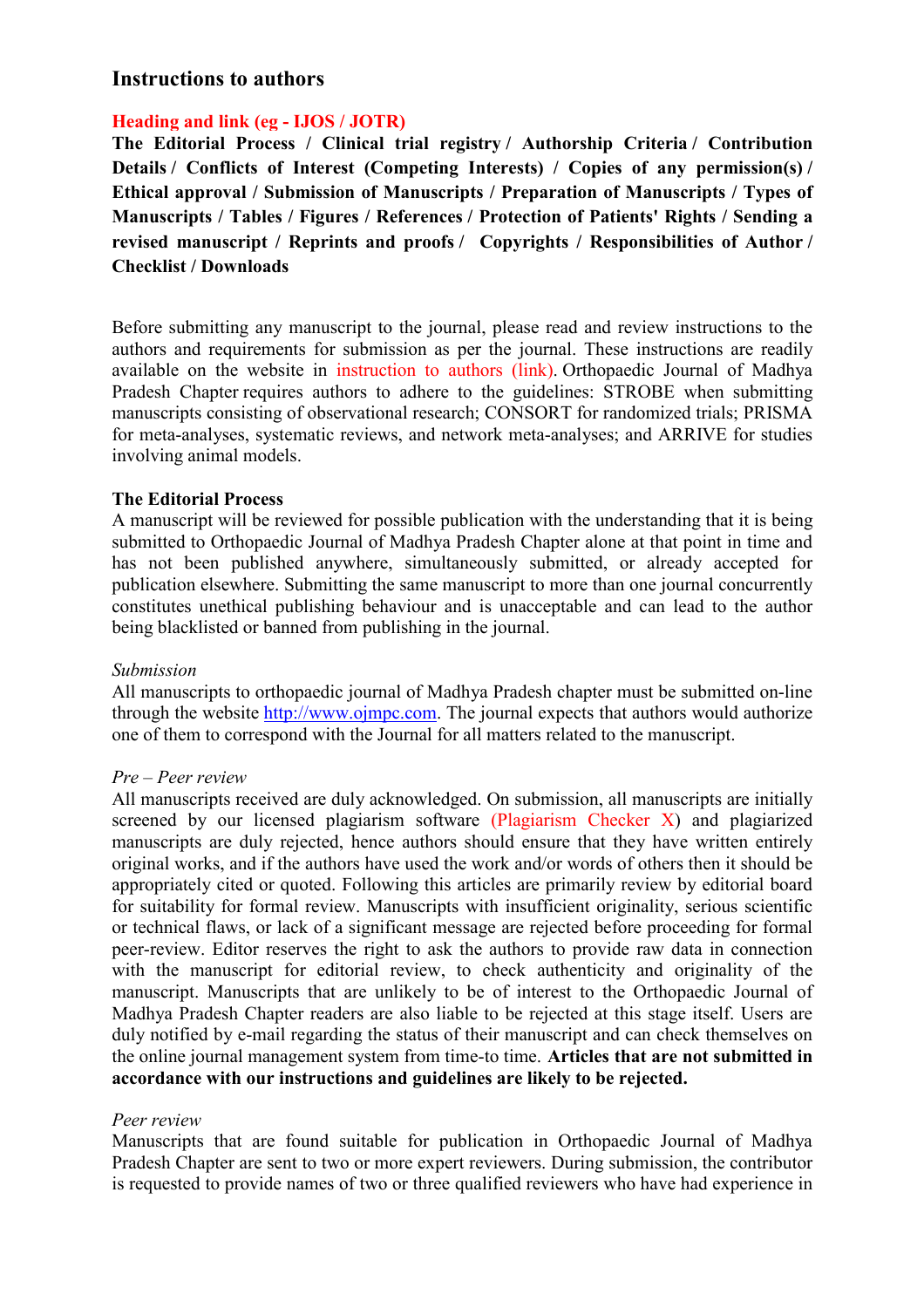the subject of the submitted manuscript, but this is not mandatory. The reviewers should not be affiliated with the same institutes as the contributor/s. However, the selection of these reviewers is at the sole discretion of the editor. The journal follows a double-blind peer review process, wherein the reviewers and authors are unaware of each other's identity. Sending the manuscript for peer-review does not guarantee acceptance. Reviewers evaluate the submitted manuscript promptly, objectively and with confidentiality for content and quality for publishing in journal and aid the editor in decision making of the manuscript. Every manuscript is also assigned to a member of the editorial team, who based on the comments from the reviewers takes a final decision on the manuscript. The comments and suggestions (acceptance/ rejection/ amendments in manuscript) received from reviewers are conveyed to the corresponding author. If required, the author is requested to provide a point by point response to reviewers' comments and submit a revised version of the manuscript. This process is repeated till reviewers and editors are satisfied with the manuscript.

#### *Decision*

Journal tries to provide speedy editorial decision without compromising on the quality which may take 14 to 28 days in regular submission, but can be extended in exceptional circumstances beyond the control of the editorial board. The decision to either accept or reject the manuscript depends on the unbiased decision of the editor-in-chief and co-editor, who evaluate manuscripts for their intellectual content without regard to race, gender, sexual orientation, religious belief, ethnic origin, citizenship, or political philosophy of the authors and are guided by the policies of the journal's editorial board and constrained by legal requirements such as force regarding label, copyright infringement and plagiarism. Editor, editorial staff and technical team do not disclose any information about a submitted manuscript to anyone other than the corresponding author, reviewers, potential reviewers, other editorial advisers and the publisher. Unpublished materials disclosed in a submitted manuscript are not used by any member of the editorial team / reviewer / journal staff.

### *After Acceptance*

Manuscripts accepted for publication are copy edited for grammar, punctuation, print style, and format. Page proofs are sent to the corresponding author. The corresponding author is expected to return the corrected proofs within seven days, after which it may not be possible to incorporate corrections received. The whole process of submission of the manuscript to the final decision and sending and receiving proofs is completed online. To achieve faster and greater dissemination of knowledge and information, the journal publishes articles online as 'Ahead of Print' immediately on acceptance.

#### **Clinical trial registry**

Orthopaedic Journal of Madhya Pradesh Chapter favours registration of clinical trials and is a signatory to the Statement on publishing clinical trials. Journal would publish clinical trials that have been registered with a clinical trial registry that allows free online access to public. All clinical trials from India must be registered with "Clinical Trials Registry – India". The trials conducted outside India may be registered with the respective national clinical trial registry. Registration in the following trial registers is acceptable: http://www.ctri.nic.in/; http://www.anzctr.org.au/; http://www.clinicaltrials.gov/; http://isrctn.org/; http://www.trialregister.nl/trialreg/index.asp; and http://www.umin.ac.jp/ctr. Trial registration is mandatory for the acceptance of the clinical trials.

#### **Authorship Criteria**

Authorship credit should be based only on substantial contributions to any of the three components mentioned below: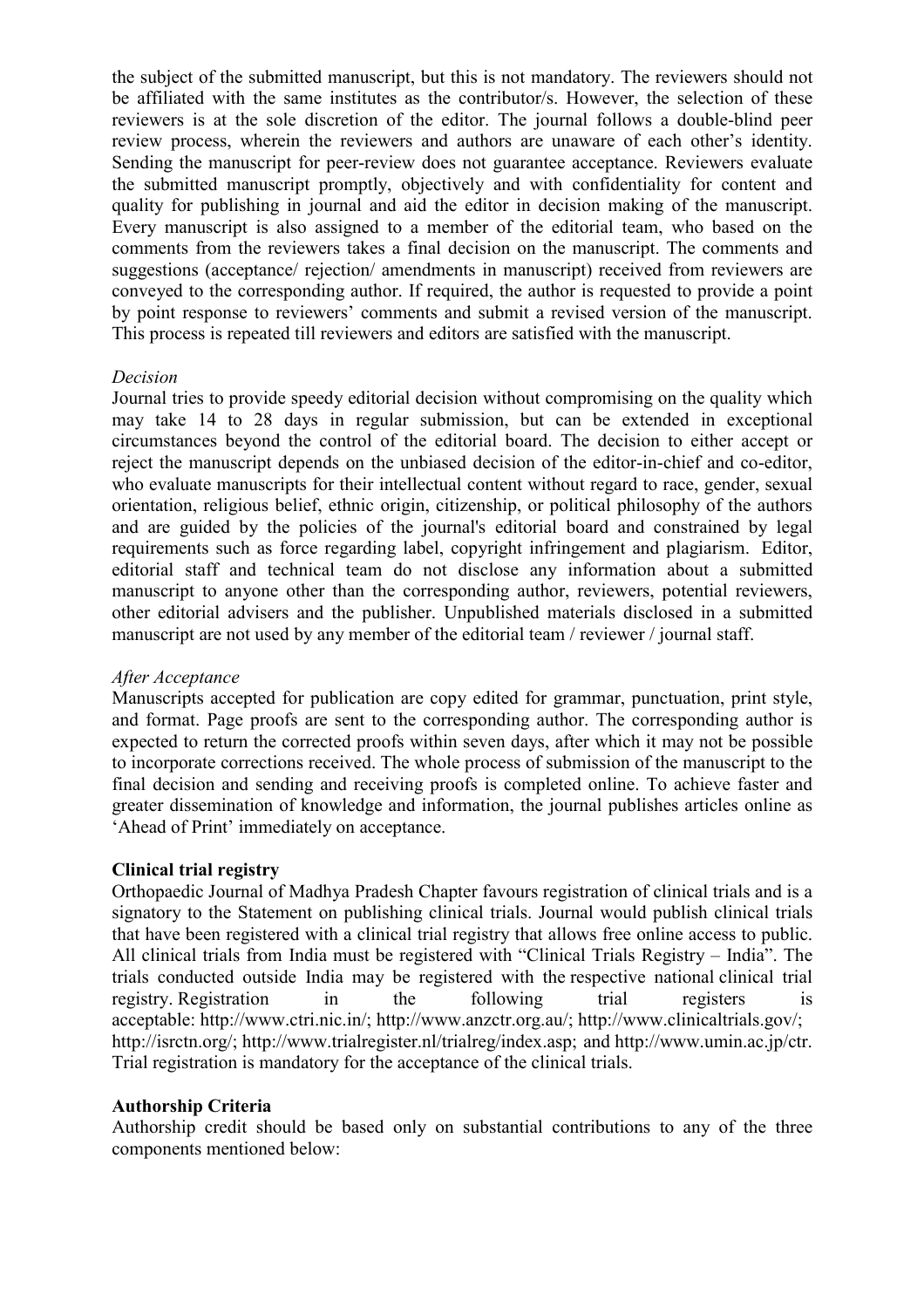- a. Concept and design of study or acquisition of data or analysis and interpretation of data;
- b. Drafting the article or revising it critically for important intellectual content; and
- c. Final approval of the version to be published.

Participation solely in the acquisition of funding or the collection of data does not justify authorship. General supervision of the research group is not sufficient for authorship. Each contributor who has participated sufficiently in the work should be given responsibility for appropriate portions of the content of the manuscript and should be listed as co-authors. The order of naming the contributors should be based on the relative contribution of the contributor towards the study and writing the manuscript. The corresponding author should ensure that all appropriate co-authors and no inappropriate co-authors are included on the paper, and that all co-authors have seen and approved the final version of the paper and have agreed to its submission for publication. He should also ensure all communications, disclosures, declarations and transparency on data statements from all authors. Guest authors should be avoided as it degrades the quality of research published. Once submitted the order cannot be changed without written consent of all the contributors. The journal prescribes a maximum number of authors for manuscripts depending upon the type of manuscript, its scope and number of institutions involved. The authors should provide a justification, if the number of authors exceeds these limits. Proper acknowledgment of the work of others can always be given.

Only those who have done substantial work in a particular field can write a review article. A short summary of the work done by the contributor(s) in the field of review should accompany the manuscript. The journal expects the contributors to give post-publication updates on the subject of review as well. The update should be brief, covering the advances in the field after the publication of the article, and should be sent as a letter to the editor, as and when major development occurs in the field.

## **Contribution Details**

Contributors should provide a description of contributions made by each of them towards the manuscript. Description should be divided in following categories, as applicable: concept, design, definition of intellectual content, literature search, clinical studies, experimental studies, data acquisition, data analysis, statistical analysis, manuscript preparation, manuscript editing and manuscript review. Authors' contributions can be printed along with the article. One or more author should take responsibility for the integrity of the work as a whole from inception to published article and should be designated as 'guarantor'.

## **Conflicts of Interest/ Competing Interests**

All authors of articles must disclose any and all conflicts of interest, financial and personal relationships that might bias their work, that they may have with publication of the manuscript or an institution or product that is mentioned in the manuscript and/or is important to the outcome of the study presented. Each author must indicate whether they have financial relationship with the organization that sponsored the research. Authors should also disclose conflict of interest with products that compete with those mentioned in their manuscript.

### **Copies of any permission(s)**

It is the responsibility of authors/ contributors to obtain permissions for reproducing any copyrighted published material like illustrations and figures and any material received without such evidence will be assumed to be originated from the authors. A copy of the permission obtained must accompany the manuscript. Copies of any and all published articles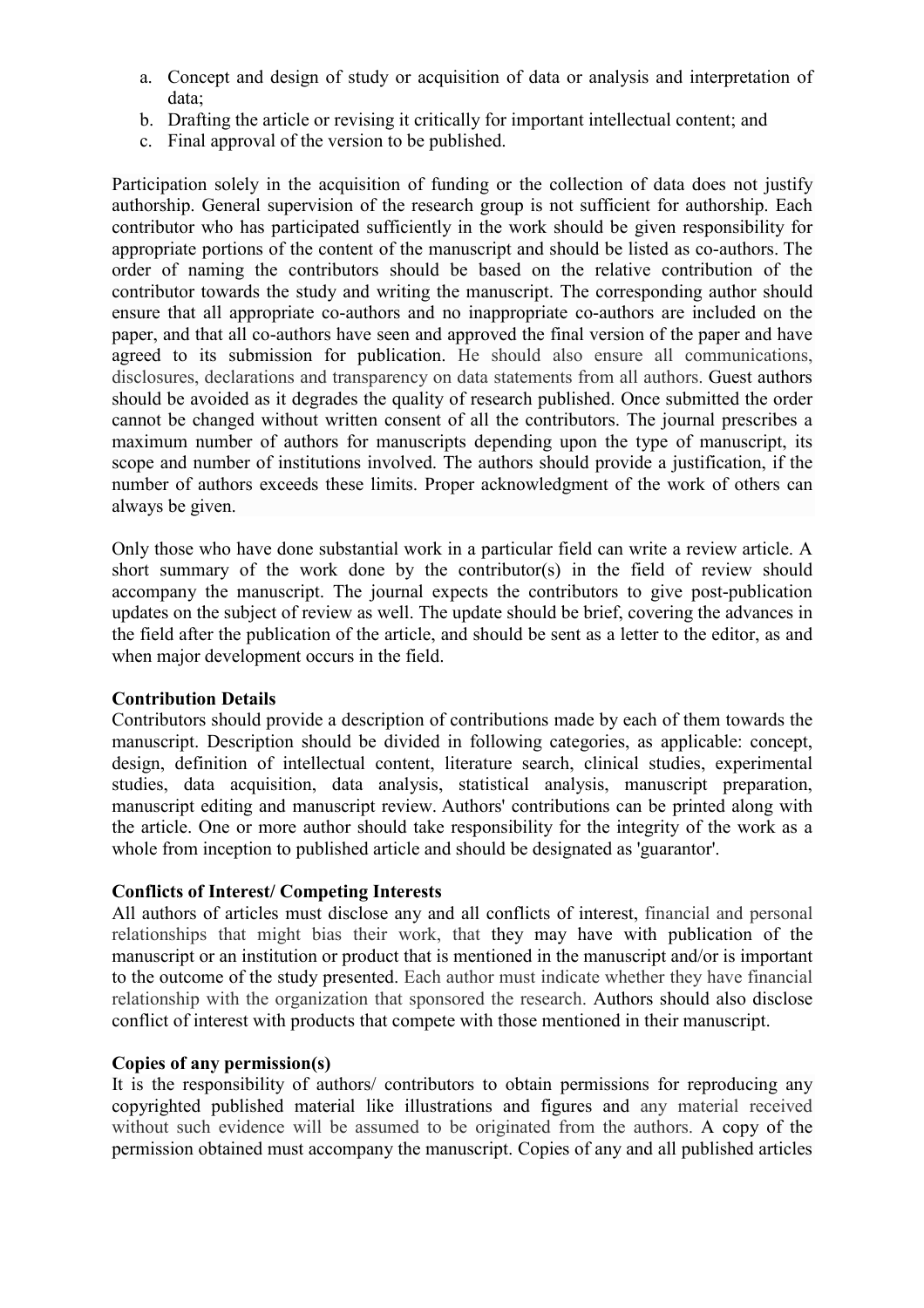or other manuscripts in preparation or submitted elsewhere that are related to the manuscript must also accompany the manuscript.

### **Ethical approval**

All articles dealing with original human or animal data must include a statement pertaining to ethical approval and compliance with ethical committee and written informed consent at the beginning of the Methods section. This paragraph must contain the following information: the name and address of the ethics committee responsible; the protocol number that was attributed by this ethics committee; and the date of approval by the ethics committee. For example: "Ethical approval for this study (Ethical Committee  $N^{\circ}$  NAC 207) was provided by the Ethical Committee NAC of Geneva University Hospitals, Geneva, on 12 February 2007." If ethics clearance was not necessary, or if there was any deviation from these standard ethical requests, please state why it was not required. The editors may ask you to provide evidence of ethical approval. If you have approval from a National Drug Agency (or similar) please state this and provide details, this can be particularly useful when discussing the use of unlicensed drugs.

In addition and as stated above, for studies conducted on human participants state clearly that written informed consent from the study participants explaining the subjects the potential benefits and risks of the study as per guidelines of Declaration of Helsinki. Similarly, for experiments involving animals state the care of animal and licensing guidelines under which the study was performed and report these in accordance with the ARRIVE (Animals in Research: Reporting In Vivo Experiments) statement.

### **Submission of Manuscripts**

All manuscripts to orthopaedic journal of Madhya Pradesh chapter must be submitted on-line through the website http://www.ojmpc.com. First time users will have to register at this site and enter the requested information. Registration is free but mandatory. After successful registration, registered authors can submit / track their articles after logging into the site using their user name and password. Authors who have lost or forgotten their login credentials should slick on forgot password link to retrieve it. Authors do not have to pay for submission, processing or publication of articles. If you experience any problems, please contact the editorial office by e-mail.

Submission of a manuscript implies that the work described has not been published before or is under consideration for publication anywhere and that its has been approved by all coauthors / responsible authorities and journal will not be held legally responsible for any claims for compensation. Manuscripts that do not adhere to the following instructions will be returned to the corresponding author for technical correction, before they undergo editorial / peer-review. Generally, the manuscript should include in the form of separate files i.e. title page, manuscript proper, figures and copyright form:

- [A] *Title Page / First Page File / Covering letter*: This file should provide or include
	- a. Type of manuscript (original article, case report, review article, Letter to editor, Images, etc.) title of the manuscript, running title, names of all authors / contributors (with their highest academic degrees, designation and affiliations) and name(s) of department(s) and / or institution(s) to which the work should be credited. All information which can reveal your identity should be here. Use text/rtf/doc files. Do not zip the files.
	- b. Total number of pages, total number of photographs and tables and word counts separately for abstract and for the manuscript (excluding the references, tables and abstract).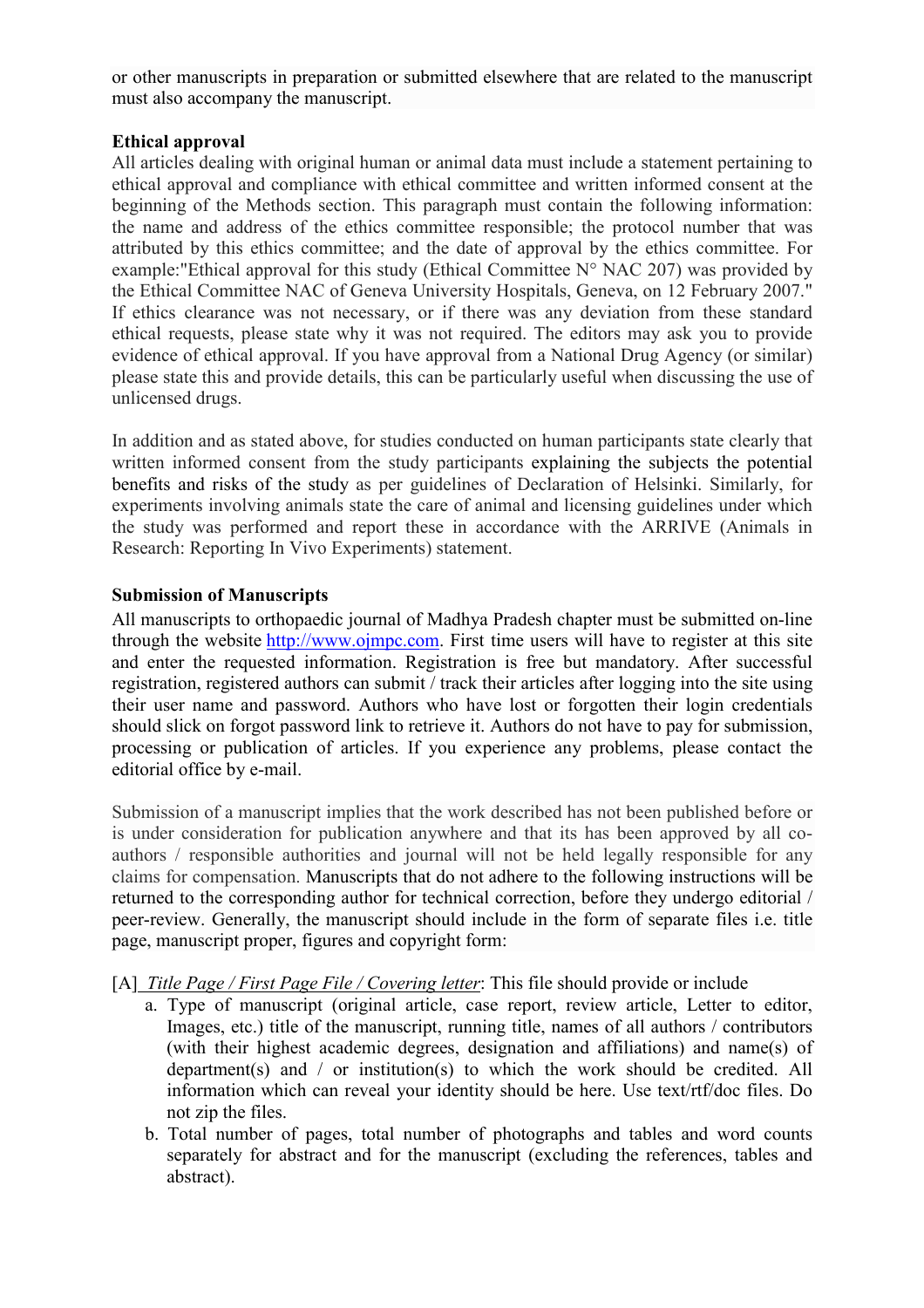- c. Source(s) of support in the form of grants, equipment, drugs, or all of these;
- d. Acknowledgement, if any. One or more statements should specify 1) contributions that need acknowledging but do not justify authorship, such as general support by a departmental chair; 2) acknowledgments of technical help; and 3) acknowledgments of financial and material support, which should specify the nature of the support. This should be included in the title page of the manuscript and not in the main article file.
- e. If the manuscript was presented as part at a meeting, the organization, place, and exact date on which it was read.
- f. A full statement to the editor about all submissions and previous reports that might be regarded as redundant publication of the same or very similar work. Any such work should be referred to specifically, and referenced in the new paper. Copies of such material should be included with the submitted paper, to help the editor decide how to handle the matter.
- g. Conflicts of Interest of each author / contributor with a statement of financial or other relationships that might lead to a conflict of interest.
- h. Registration number in case of a clinical trial and where it is registered (name of the registry and its URL).
- i. A statement that the manuscript has been read and approved by all the authors, that the requirements for authorship as stated earlier in this document have been met, and that each author believes that the manuscript represents honest work.
- k. The name, address, e-mail, and telephone number of the corresponding author, who is responsible for communicating with the other authors about revisions and final approval of the proofs.
- [B] *Blinded Article file*: The main text of the article, beginning from abstract till references (including tables) should be in this file. The file must not contain any mention of the authors' names or initials or the institution at which the study was done or acknowledgements. Page headers / running title can include the title but not the authors' names. Manuscripts not in compliance with the journal's blinding policy will be returned to the corresponding author. Use rtf/doc files. Do not zip the files. Limit the file size to 1 MB. Do not incorporate images in the file. If file size is large, graphs/tables can be submitted as images separately without incorporating them in the article file to reduce the size of the file. The pages should be numbered consecutively, beginning with the first page of the blinded article file.
- [C] *Images*: Submit good quality colour images. Each image should be less than 2 MB in size. Size of the image can be reduced by decreasing the actual height and width of the images (keep up to 1600 x 1200 pixels or 5-6 inches). Images can be submitted as jpeg files. Do not zip the files. Legends for the figures/images should be included at the end of the article file.
- [D] *The Contributors' / Copyright Transfer Form* (template link) has to be submitted in original with the signatures of all the contributors expressly transferring copyright to the OJMPC, within two weeks of submission via courier, fax or email as a scanned image along with submission. The form can be downloaded from the site (www.ojmpc.com link). The form also allows each author to declare their conflict of interest statements and acknowledge all financial support for the work. Print ready hard copies of the images (one set) or digital images should be sent to the journal office at the time of submitting revised manuscript. High resolution images with good contract (up to 5 MB each) can be sent by email. Contributors' form / copyright transfer form can also be submitted online from the authors' area on http://www.ojmpc.com / (link).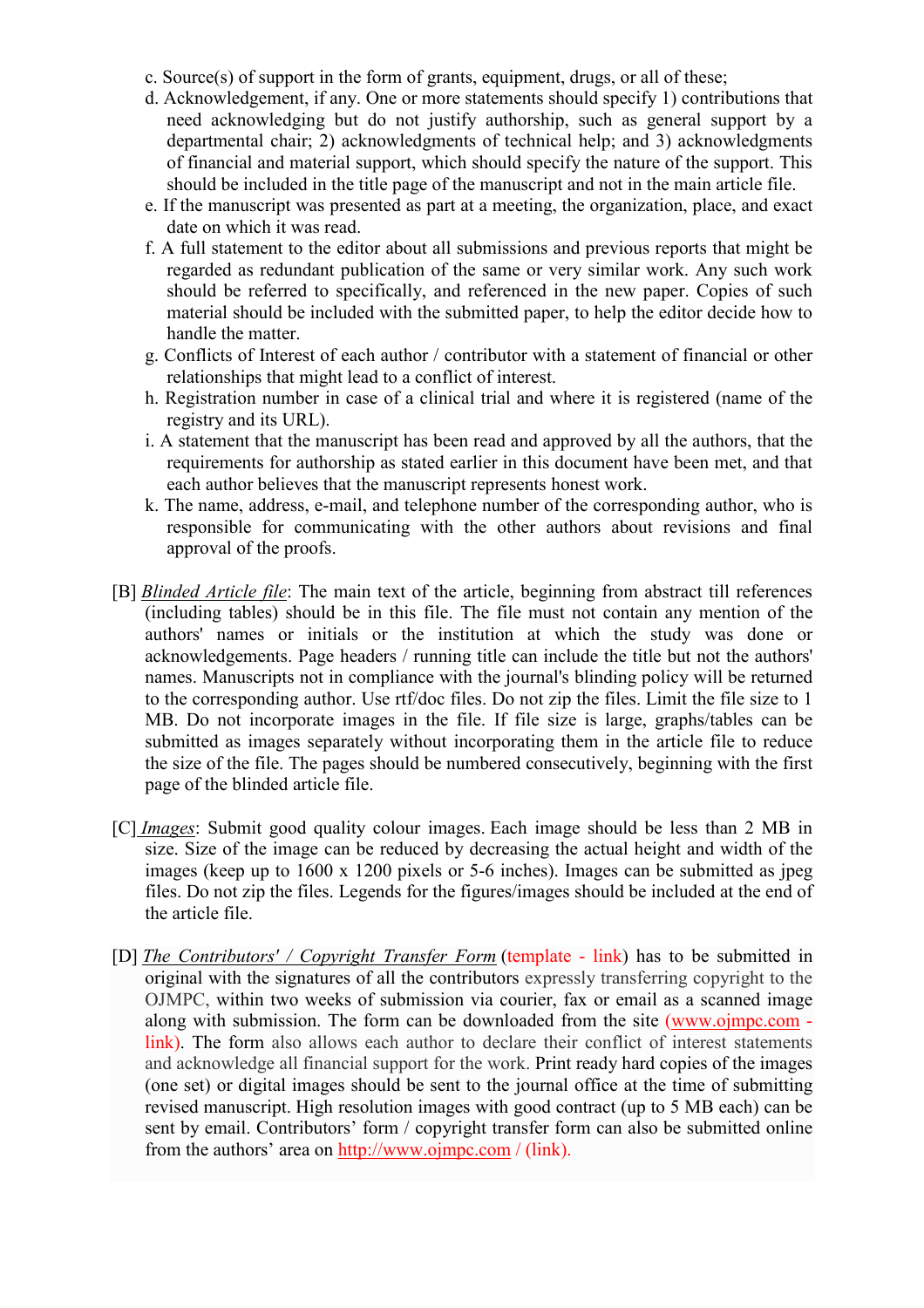### **Preparation of Manuscripts**

Manuscripts must be prepared in accordance with "Uniform requirements for Manuscripts submitted to Biomedical Journals" developed by the International Committee of Medical Journal Editors. Before submitting a manuscript, contributors are requested to check for the latest instructions available on www.ojmpc.com (link). Orthopaedic Journal of Madhya Pradesh Chapter accepts manuscripts written in English only.

Manuscript proper includes abstract, keywords, introduction or background, material and method, results, discussion and reference. The heading can differ / change as per the type of manuscript.

### **Types of Manuscripts**

Orthopaedic journal of Madhya Pradesh Chapter publishes editorial, review articles, original articles and case reports which are published free of charge.

a. **Original Articles:** These include randomized controlled trials, intervention studies, studies of screening and diagnostic test, outcome studies, cost effectiveness analyses, case-control series, and surveys with high response rate. The text of original articles amounting to up to 4000 words (excluding Abstract, references and Tables) should be organized into sections with the headings Abstract, Key-words, Introduction, Material and Methods, Results, Discussion, References, Tables and Figure legends.

**Abstract:** Orthopaedics Journal of Madhya Pradesh Chapter invites structured abstracts organized into, background, material and methods, results and conclusion. The structured abstract should state the purpose of the study or investigation, basic procedures (study subjects or experimental animals and observational and analytical methods), main findings (give specific data and their statistical significance, if possible), and the principal conclusions. Abstract should not contain any undefined abbreviations or unspecified references.

**Keywords**: Provide 4-6 keywords which can be used for indexing purposes.

**Introduction**: Should convey the background and purpose and summarize the rationale for the study or observation.

**Materials and Methods**: It should include and describe the following aspects:

*Ethics:* When reporting studies on human beings, indicate whether the procedures followed were in accordance with the ethical standards of the responsible committee on human experimentation (institutional or regional) and with the Helsinki Declaration of Ethical Principles for Medical Research of 1975, as revised in 2000 (available at http://www.wma.net/e/policy/17-c\_e.html). For prospective studies involving human participants, authors are expected to mention about approval of (regional/ national/ institutional or independent) Ethics Committee or Review Board, obtaining informed consent from adult research participants and obtaining assent for children aged over 7 years participating in the trial and evidence must be provide on demand. The age beyond which assent would be required could vary as per regional and/ or national guidelines. Ensure confidentiality of subjects by desisting from mentioning participants' names, initials or hospital numbers, especially in illustrative material. When reporting animal experimental studies, indicate whether the institution's or a national research council's guide for, or any national law on the care and use of laboratory animals was followed. The journal will not consider any paper which is ethically unacceptable. A statement on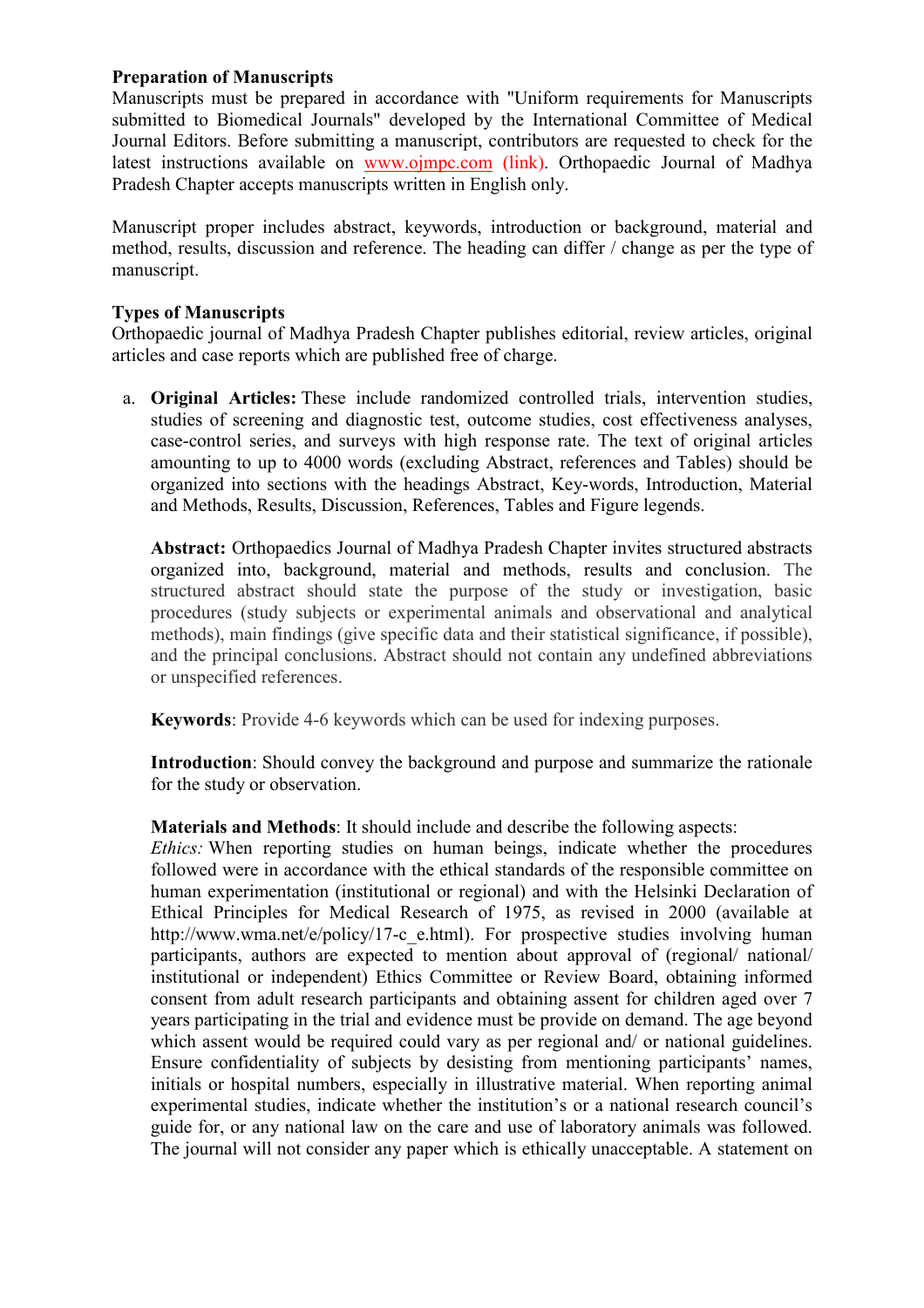ethics committee permission and ethical practices must be included in all research articles under the 'Materials and Methods' section.

*Study design:* Author should mention the type of study design like observational or interventional, case control, cohort, randomized control trial, systematic review or metaanalysis and these studies should be as per the guidelines specified for the study design. Reporting Guidelines for Specific Study Designs are as follows -

| Guideline      | Type of Study                                                                            | Source                                                                                           |
|----------------|------------------------------------------------------------------------------------------|--------------------------------------------------------------------------------------------------|
| <b>STROBE</b>  | Observational studies including<br>cohort, case-control, and cross-<br>sectional studies | https://www.strobe-statement.org/index.php?id=available-<br>checklists                           |
| <b>CONSORT</b> | Randomized controlled trials                                                             | http://www.consort-statement.org                                                                 |
| <b>SQUIRE</b>  | Quality improvement projects                                                             | http://squire-<br>statement.org/index.cfm?fuseaction=Page.ViewPage&Pag<br>$eID=471$              |
| <b>PRISMA</b>  | Systematic reviews and meta-<br>analyses                                                 | http://prisma-<br>statement.org/PRISMAStatement/Checklist.aspx                                   |
| <b>STARD</b>   | Studies of diagnostic accuracy                                                           | https://pubs.rsna.org/doi/full/10.1148/radiol.2015151516                                         |
| <b>CARE</b>    | Case Reports                                                                             | https://www.care-statement.org/checklist                                                         |
| <b>AGREE</b>   | Clinical Practice Guidelines                                                             | https://www.agreetrust.org/wp-<br>content/uploads/2016/02/AGREE-Reporting-Checklist-<br>2016.pdf |

*Selection and Description of Participants:* Describe your selection of the observational or experimental participants (patients or laboratory animals, including controls) clearly, including eligibility, inclusion and exclusion criteria and a description of the source population.

*Technical information:* Identify the methods, apparatus (give the manufacturer's name and address in parentheses), and procedures in sufficient detail to allow other workers to reproduce the results. Abbreviations should be defined at first mention and used consistently thereafter. Give references to established methods, including statistical methods (see below); provide references and brief descriptions for methods that have been published but are not well known; describe new or substantially modified methods, give reasons for using them, and evaluate their limitations. Identify precisely all drugs and chemicals used, including generic name(s), dose(s), and route(s) of administration. Reports of randomized clinical trials should present information on all major study elements, including the protocol, assignment of interventions (methods of randomization, concealment of allocation to treatment groups), and the method of masking (blinding), based on the CONSORT guidelines.

*Statistics:* Whenever possible quantify findings and present them with appropriate indicators of measurement error or uncertainty (such as confidence intervals). Authors should report losses to observation (such as, dropouts from a clinical trial). Specify the statistical methods used to analyze the findings. Avoid non-technical uses of technical terms in statistics, such as 'random' (which implies a randomizing device), 'normal', 'significant', 'correlations', and 'sample'. Define statistical terms, abbreviations, and most symbols. Specify the computer software used. Use upper italics (*P* 0.048). For all *P* values include the exact value and not less than 0.05 or 0.001. Mean differences in continuous variables, proportions in categorical variables and relative risks including odds ratios and hazard ratios should be accompanied by their confidence intervals.

**Results**: Present your results in a logical sequence in the text, tables, and illustrations, giving the main or most important findings first. Do not repeat in the text all the data in the tables or illustrations; emphasize or summarize only important observations. Extraor supplementary materials and technical detail can be placed in an appendix where it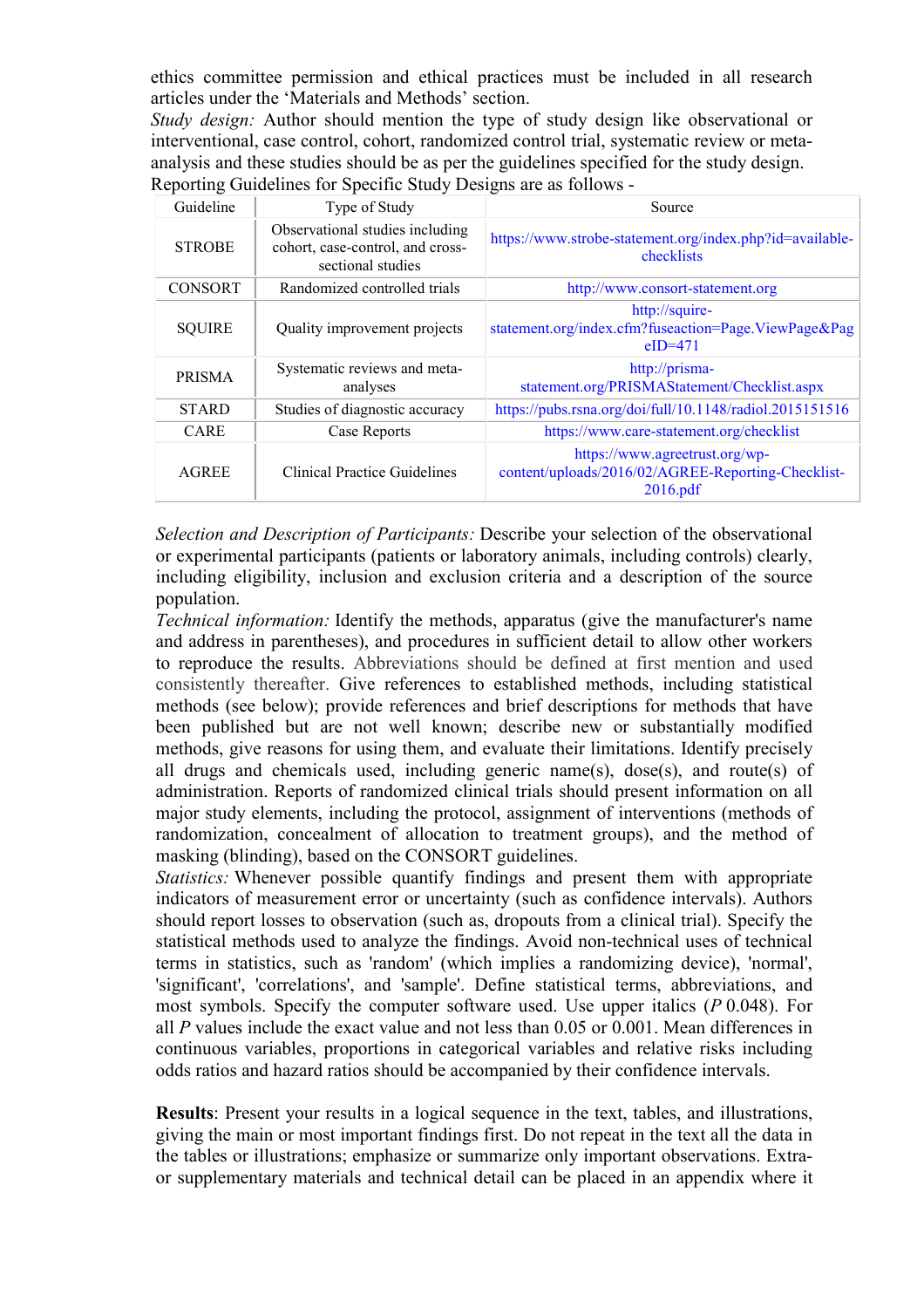will be accessible but will not interrupt the flow of the text; alternatively, it can be published only in the electronic version of the journal. When data are summarized in the Results section, give numeric results not only as derivatives (for example, percentages) but also as the absolute numbers from which the derivatives were calculated, and specify the statistical methods used to analyze them. Restrict tables and figures to those needed to explain the argument of the paper and to assess its support. Use graphs as an alternative to tables with many entries; do not duplicate data in graphs and tables. Where scientifically appropriate, analyses of the data by variables such as age and sex should be included.

**Discussion**: Include summary of *key findings* (primary outcome measures, secondary outcome measures, results as they relate to a prior hypothesis); *Strengths and limitations* of the study (study question, study design, data collection, analysis and interpretation); *Interpretation and implications* in the context of the totality of evidence (is there a systematic review to refer to, if not, could one be reasonably done here and now?, what this study adds to the available evidence, effects on patient care and health policy, possible mechanisms); *Controversies* raised by this study; and *Future research directions* (for this particular research collaboration, underlying mechanisms, clinical research). Do not repeat in detail data or other material given in the Introduction or the Results section. In particular, contributors should avoid making statements on economic benefits and costs unless their manuscript includes economic data and analyses. Avoid claiming priority and alluding to work that has not been completed. New hypotheses may be stated if needed, however they should be clearly labelled as such.

- b. **Review Articles:** (Including for Ethics forum, Education forum, E-Medicine, etc.): Systemic critical assessments of literature and data sources. Up to 4500 words excluding references and abstract. For review articles, include the method (literature search) in abstract as well as in the introduction section. Review articles are invited by the Editorin-chief from people of eminence with vast personal experience in the field. It is expected that these articles would be written by individuals who have done substantial work on the subject or are considered experts in the field. A short summary of the work done by the contributor(s) in the field of review should accompany the manuscript. The prescribed word count is up to 4000 words excluding tables, references and abstract. The manuscript may have about 90 references. The manuscript should have an unstructured abstract (250 words) representing an accurate summary of the article. The section titles would depend upon the topic reviewed. Authors submitting review article should include a section describing the methods used for locating, selecting, extracting, and synthesizing data. These methods should also be summarized in the abstract. The journal expects the contributors to give post-publication updates on the subject of review. The update should be brief, covering the advances in the field after the publication of the article and should be sent as a letter to editor, as and when major development occurs in the field.
- c. **Case Reports / Short communications:** New/interesting/very rare case or study clinical interest or unusual presentation of a disease can be reported. They should be unique, describing a great diagnostic or therapeutic challenge and providing a learning point for the readers. Cases with clinical significance or implications will be given priority. However, mere reporting of a rare case is not encouraged and may not be considered. These communications could be of up to 2000 words (excluding Abstract and references) and should have the following headings: Abstract (unstructured), Key-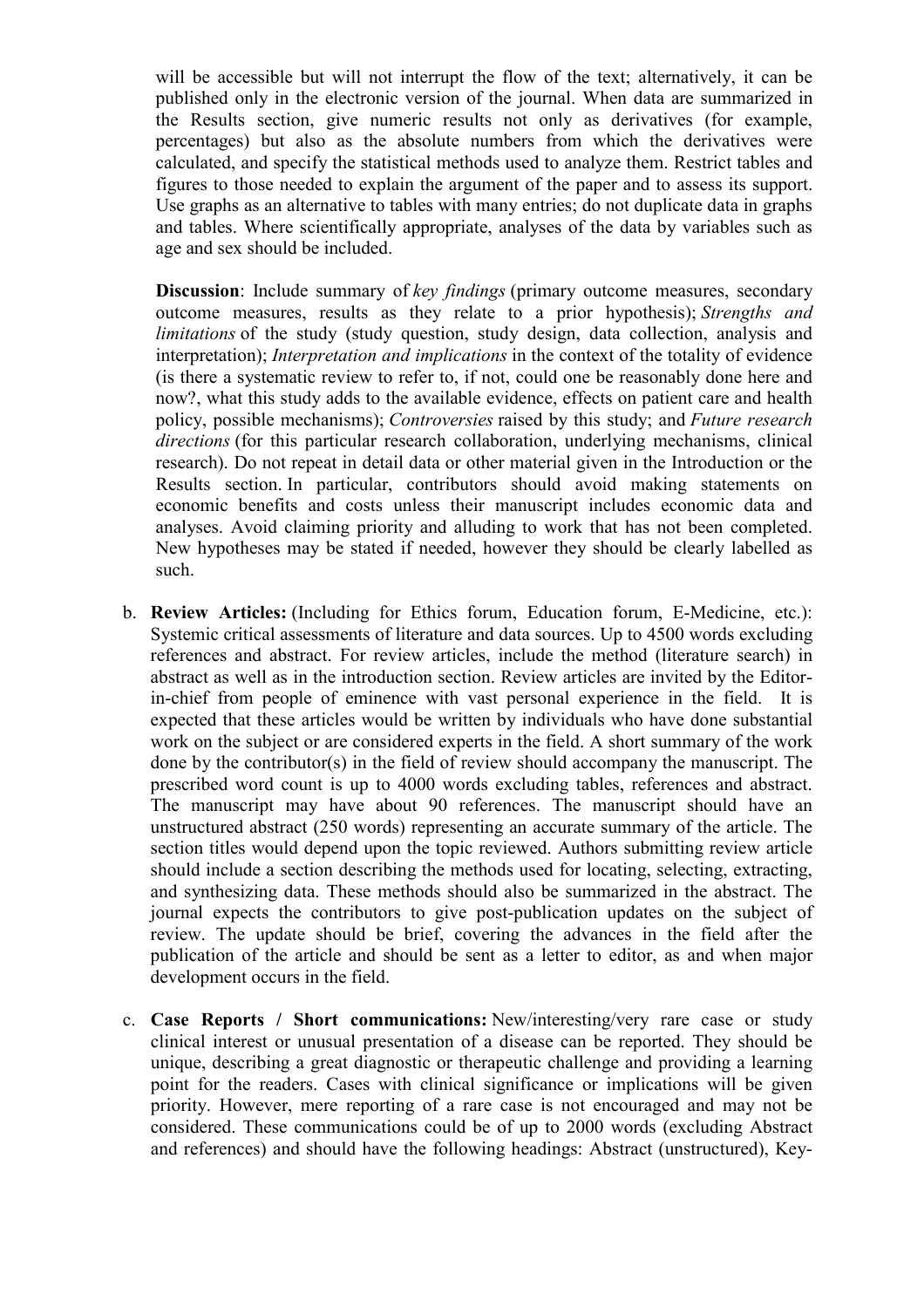words, Introduction, Case report, Discussion, Reference, Tables and Legends in that order. Case Reports could be authored by up to four authors.

- d. **Image:** a short history, differential diagnosis, and short discussion of classic and/or rare case. Should not be more than 1200 words excluding up to ten references.
- e. **Announcements of conferences,** meetings, courses, and other items likely to be of interest to the readers can be submitted with the name and address of the person from whom additional information can be obtained.
- f. **Special (by invitation) :** Editorial, Guest editorial, commentary, Expert's comments and Symposia articles are solicited by the editorial office.
- g. **Letter to the Editor**: These should be short and decisive observations. They should preferably be related to articles previously published in the Journal or views expressed in the journal. They should not be preliminary observations that need a later paper for validation. The letter could have up to 500 words and 5 references. It could be generally authored by not more than four authors.

### **Tables**

Tables should be self-explanatory and should not duplicate textual material. They should be numbered in Arabic numerals, consecutively cited along with number in the order of their first citation in the text at relevant place in the text. Each table should have a brief title / legend and should be placed at the end of the text after the references in manuscript. Place explanatory matter in footnotes, not in the heading and explain in footnotes all non-standard abbreviations that are used in each table. Obtained permission for all fully borrowed, adapted, and modified tables should be provided by a credit line in the footnote.

### **Figures (Illustrations)**

Upload all the images in JPEG format (size within 1024 kb) electronic, separately from the manuscript. All figures should be numbered consecutively according to the order in which they have been first cited in the text. Labels, numbers, and symbols should be clear and of uniform size. The lettering for figures should be large enough to be legible after reduction to fit the width of a printed column. Symbols, arrows, or letters used in photomicrographs should contrast with the background and should be marked neatly with transfer type or by tissue overlay and not by pen. Titles and detailed explanations belong in the legends for illustrations not on the illustrations themselves. When graphs, scatter-grams or histograms are submitted the numerical data on which they are based should also be supplied. The photographs and figures should be trimmed to remove all the unwanted areas. If photographs of individuals are used, written permission to use the photograph should be obtained and provided in required. If a figure has been published elsewhere, acknowledge the original source and submit written permission from the copyright holder to reproduce the material. A credit line should appear in the legend for such figures.Legends for illustrations should be placed using double spacing, with Arabic numerals corresponding to the illustrations at the end of manuscript. When symbols, arrows, numbers, or letters are used to identify parts of the illustrations, identify and explain each one in the legend. Explain the internal scale (magnification) and identify the method of staining in photomicrographs. The Journal reserves the right to crop, rotate, reduce, or enlarge the photographs to an acceptable size.

### **References**

References should b*e numbered c*onsecutively in the order in which they are first mentioned in the text (not in alphabetic order). Iden*tify references in text,* tables, and legends by Arabic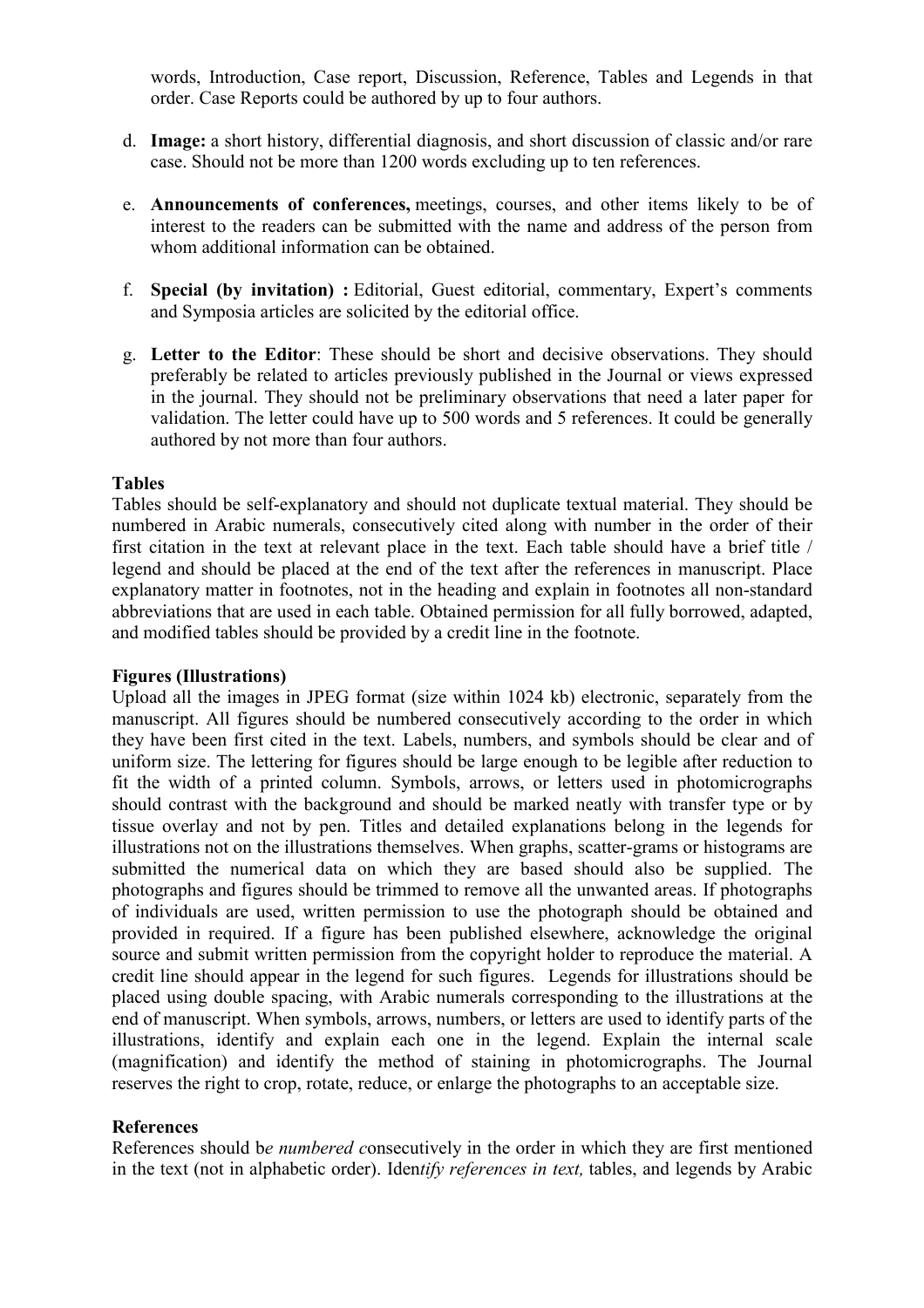numerals in superscript with square bracket after the punctuat*ion marks. References cited only* in tables or figure legends should be numbered in accordance with the sequence established by the first identification in the text of the particular table or figure. Use the style of the examples below, which are based on the formats used by the NLM *in Index Medi*cus. The titles of journals *should be abbreviated acc*ording to the style used in Index Medicus. Use complete name of the journal for non-indexed journals. Avoid using abstracts as references. Information from manuscripts submitted but not accepted should be cited in the text as "unpublished observations" with written permission from the source. Avoid citing a "personal communication" unless it provides essential information not available from a public source, in which case the name of the person and date of communication should be cited in parentheses in the text. The commonly cited types of references are shown here, for other types of references such as newspaper items please refer to ICMJE Guidelines (http://www.icmje.org or http://www.nlm.nih.gov/bsd/uniform\_requirements.html).

### *Articles in Journals*

- 1. Standard journal article (for up to six authors): Parija SC, Ravinder PT, Shariff M. Detection of hydatid antigen in the fluid samples from hydatid cysts by coagglutination. Trans R Soc. 1996;90:255–6.
- 2. Standard journal article (for more than six authors): List the first six contributors followed by *et al*. Roddy P, Goiri J, Flevaud L, Palma PP, Morote S, Lima N *et al*. Field Evaluation of a Rapid Immunochromatographic Assay for Detection of *Trypanosoma cruzi* Infection by Use of Whole Blood. J Clin Microbiol. 2008;46:2022-7.
- 3. Volume with supplement. Otranto D, Capelli G, Genchi C. Changing distribution patterns of canine vector borne diseases in Italy: leishmaniosis vs. dirofilariosis. *Parasites & Vectors* 2009;34:2 Suppl 2:234-8.

## *Books and Other Monographs*

- 1. Personal author(s): Parija SC. Textbook of Medical Parasitology. 3rd edi. All India Publishers and Distributors. 2008.
- 2. Editor(s), compiler(s) as author: Garcia LS, Filarial Nematodes. In: Garcia LS (editor) Diagnostic Medical Parasitology. ASM press Washington DC 2007:pp 319-56.
- 3. Chapter in a book: Jones MC, Smith RB. Treatment of gastric cancer. In: Ford TL (editor). Cancer of the Digestive System.  $2<sup>nd</sup>$  edi. Berlin, Springer-Verlag, 1999, pp.140-54.

## *Electronic Sources as reference*

- 1. Journal article on the Internet: Parija SC, Khairnar K. Detection of excretory *Entamoeba histolytica* DNA in the urine, and detection of *E. histolytica* DNA and lectin antigen in the liver abscess pus for the diagnosis of amoebic liver abscess. *BMC Microbiology* 2007, 7:41.doi:10.1186/1471-2180-7- 41. http://www.biomedcentral.com/1471-2180/7/41.
- 2. Article by DOI. Mori K, Arai H, Abe T, Takayama H, Toyoda M, Ueno T, Sato K. Spleen stiffness correlates with the presence of ascites but not esophageal varices in chronic hepatitis C patients. Biomed Res Int. 2013;2013:857862. doi: 10.1155/2013/857862. Epub 2013 Aug 1.

### **Protection of Patients' Rights**

The protection of a patient's right to privacy is essential. Any identifying information should not be written in descriptions, photographs, sonograms, CT scans, etc., and pedigrees unless the information is essential for scientific purposes and the patient (or parent or guardian, wherever applicable) gives informed consent for publication. Collect and keep copies of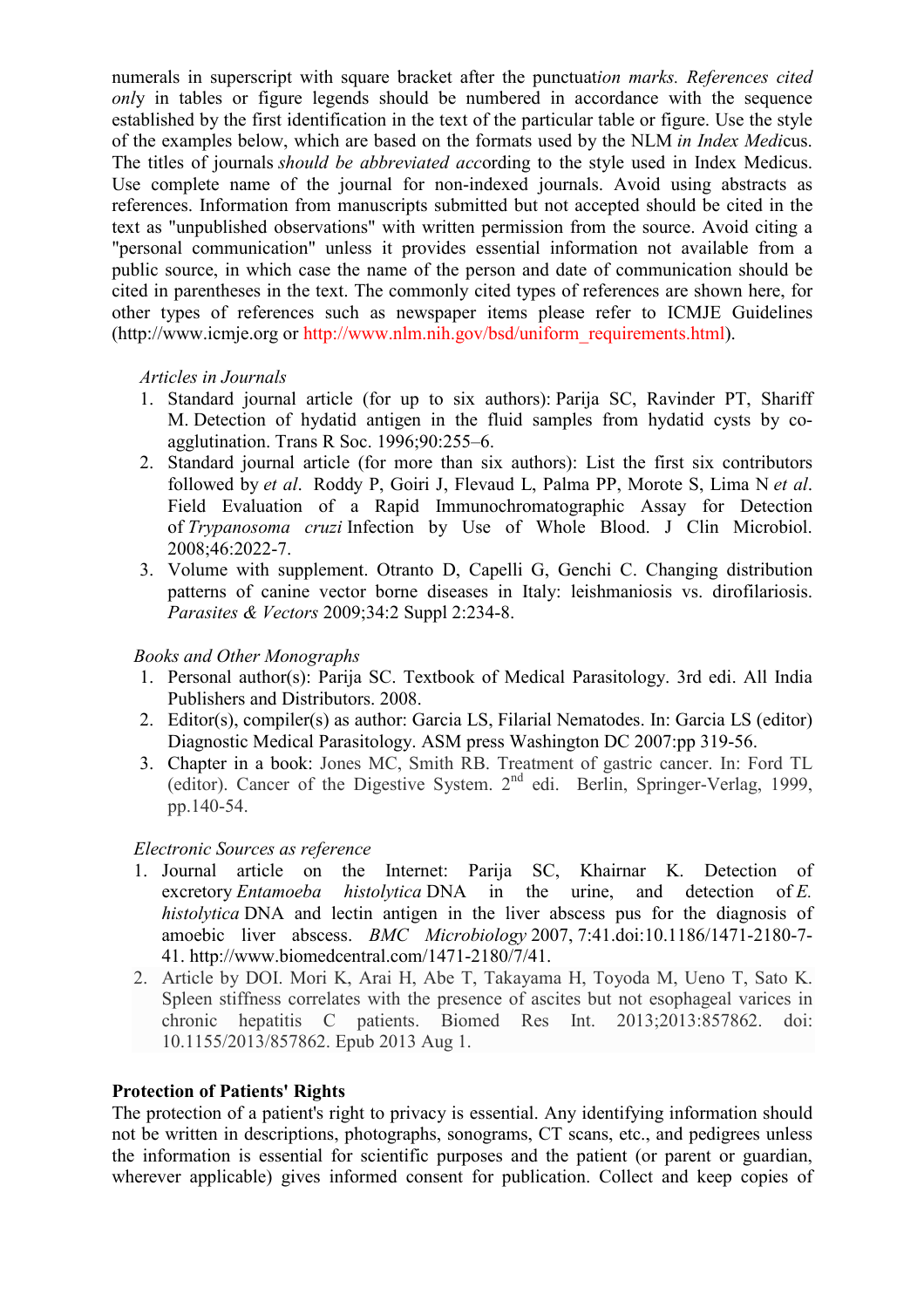patients' consent forms on which patients or other subjects had clearly granted permission for the publication of photographs or other material that might identify them, but it is preferred to remove patients' identity from figures unless they have obtained informed consent from the patients. The journal abides by ICMJE guidelines:

1) Authors, (not the journals / publisher) need to obtain the patient consent form before the publication and have the form properly archived. The consent forms are not to be uploaded or sent but if necessary the Editors may request a copy of any consent forms.

2) If the manuscript contains patient images that preclude anonymity, or a description that has obvious indication to the identity of the patient, a statement about obtaining informed patient consent should be indicated in the manuscript.

### **Sending a revised manuscript**

The revised version of the manuscript should be submitted online in a manner similar to that used for submission of the manuscript for the first time. However, there is no need to submit the 'First Page / Covering Letter' file while submitting a revised version. When submitting a revised manuscript, contributors are requested to include, the 'referees' remarks along with point to point clarification at the beginning in the revised file itself. In addition, they are expected to mark the changes as underlined or coloured text in the article file.

Authors are request to reply in a timely manner as it affects the entire publishing processes. Additional information if required should be promptly provided. Due to a delay in providing the necessary data, it is possible that the manuscript could be placed on hold and miss the publishing deadline for that specific issue.

### **Proofs and Reprints**

Journal sends proof of the accepted article before publication after editing and formatting to the corresponding author. The corresponding author, on behalf of the all the authors should go through the proof and check for typesetting or conversion errors and the completeness and accuracy of the text, tables and figures errors or mistakes. When he discovers a significant error or inaccuracy in his/her own published work, it is the author's obligation to promptly notify the journal editor for the correction. Substantial changes in content, e.g., new results, corrected values, title and authorship, are not allowed.

Journal provides no free printed reprints. Authors can purchase reprints, payment for which should be done at the time of submitting the proofs. The journal publishes articles on its website immediately on acceptance and follows a 'continuous publication' schedule semiannually on compilation of articles.

## **Copyrights**

The entire contents of the Orthopaedic Journal of Madhya Pradesh Chapter are protected under Indian and International copyrights. Copyright on all accepted manuscripts will be held by Orthopaedic Journal of Madhya Pradesh Chapter. It is mandatory that the Copyright Form is signed by all the authors, expressly transferring copyright to the OJMPC in the event the manuscript is accepted for publication. The Journal, however, grants to all users a free, irrevocable, worldwide, perpetual right of access to, and a license to copy, use, distribute, perform and display the work publicly and to make and distribute derivative works in any digital medium for any reasonable non-commercial purpose, subject to proper attribution of authorship and ownership of the rights. The journal also grants the right to make numbers of printed copies for their personal non-commercial use under Creative Commons Attribution-Non-commercial share alike 4.0 International Public License.

## **Responsibilities of author**